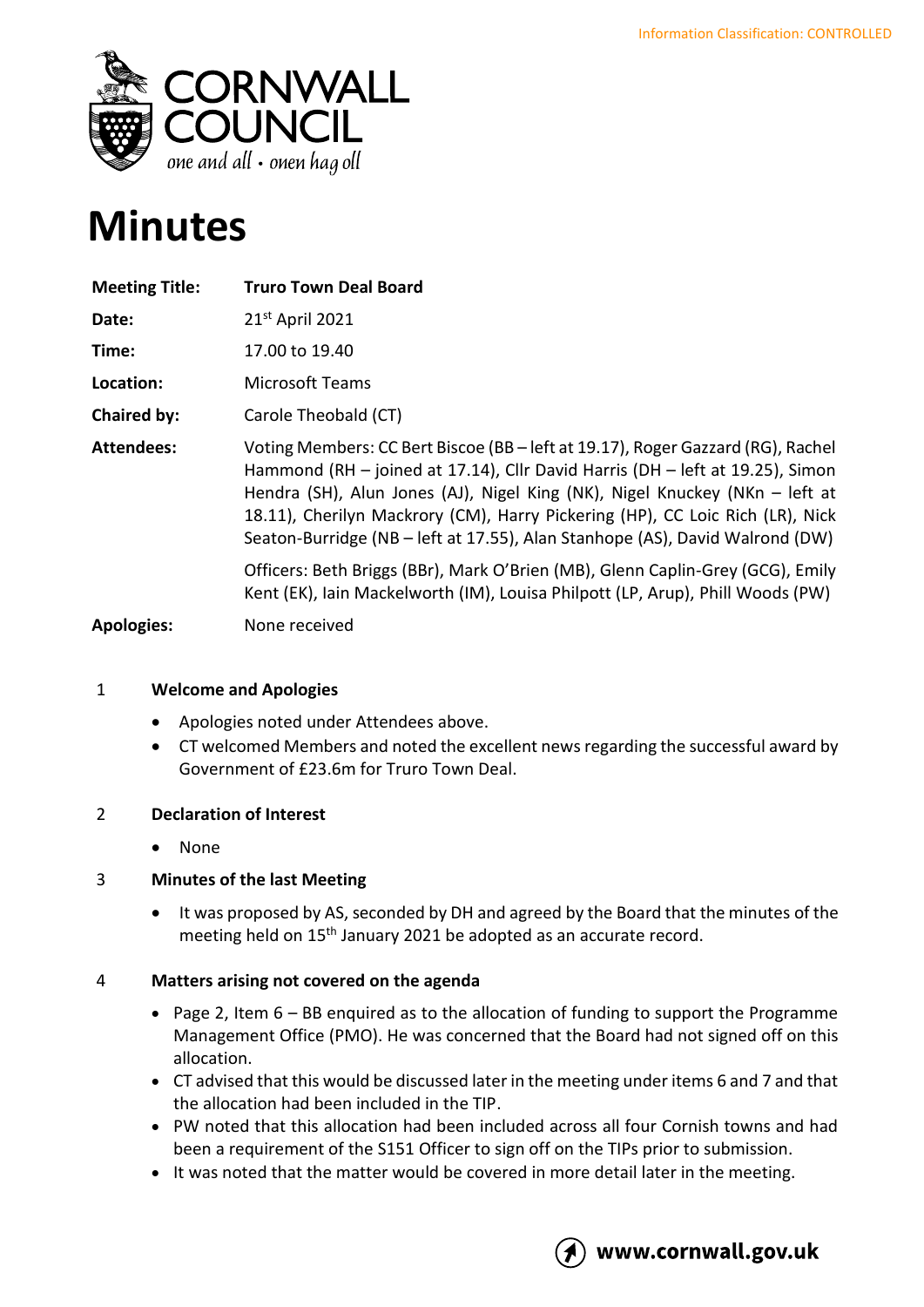## 5 **Arup presentation – support package for business case development**

- LP introduced herself and outlined her role, and that of Arup, in supporting Town Deal Boards.
- LP shared a presentation which it was noted would be circulated to members following the meeting. The presentation provided an overview of the support available during business case development.
- LP encouraged Members to explore the Towns Fund website and sign up for newsletters.
- CT enquired as to whether this information was more aimed at officers since it was overwhelming to volunteer Board members. LP advised that it was helpful for Members to have an understanding of the process, particularly if they were directly involved with projects.
- BB raised the matter of overarching outcomes and whether it was Government's intention to equip towns to carry on beyond town deal with similar funding and project delivery in future.
- LP advised that a legacy body would be a desirable outcome, but noted that in terms of Towns Fund delivery the Board had the shorter-term resources of Arup and the PMO.

## 6 **Confirmation of award of funding from Government and project prioritisation**

- PW congratulated the Board on the success of their bid and noted the impressive award of 95% of original ask.
- PW shared a presentation with the Board outlining some options the Board might want to consider as to how to distribute the £23.6m award between their projects against their original total ask of £25m.
- PW outlined the process required prior to returning the signed letter to Government. The Board would need to decide on how the money would be distributed and also consider how to deal with the conditions set out on the letter. He noted the Board was not expected to satisfy the conditions, but to set out a plan. A revised financial profile, as set out by Government, would also need to be returned.
- PW advised that, two months after Heads of Terms (HoTs) were signed, a project confirmation exercise would be carried out to confirm the Board's approach to project delivery.
- PW outlined the two options he had set out, the first to reduce the delegated fund to bring the total down from £25m to £23.6m as this was the most scalable project.
- The second was to reduce all projects by 5.57% which would bring the overall total in line with the award. It was noted that match funding needed to be borne in mind as some projects would necessarily require additional match in order to reach total delivery cost.
- Members discussed the possibility of making changes to the project portfolio following signature of HoTs.
- LP advised that during full business case development, adjustments could be discussed with CLG and there would be a form to complete to make these adjustments.
- DH enquired as to the reference to 'Truro' in the letter from Government and who this referred to. PW advised that this referred to the Board and the Council as a collective.
- GCG confirmed that Cornwall Council would take responsibility for completing the financial profiling form but that it would be a collaborative process with the Board.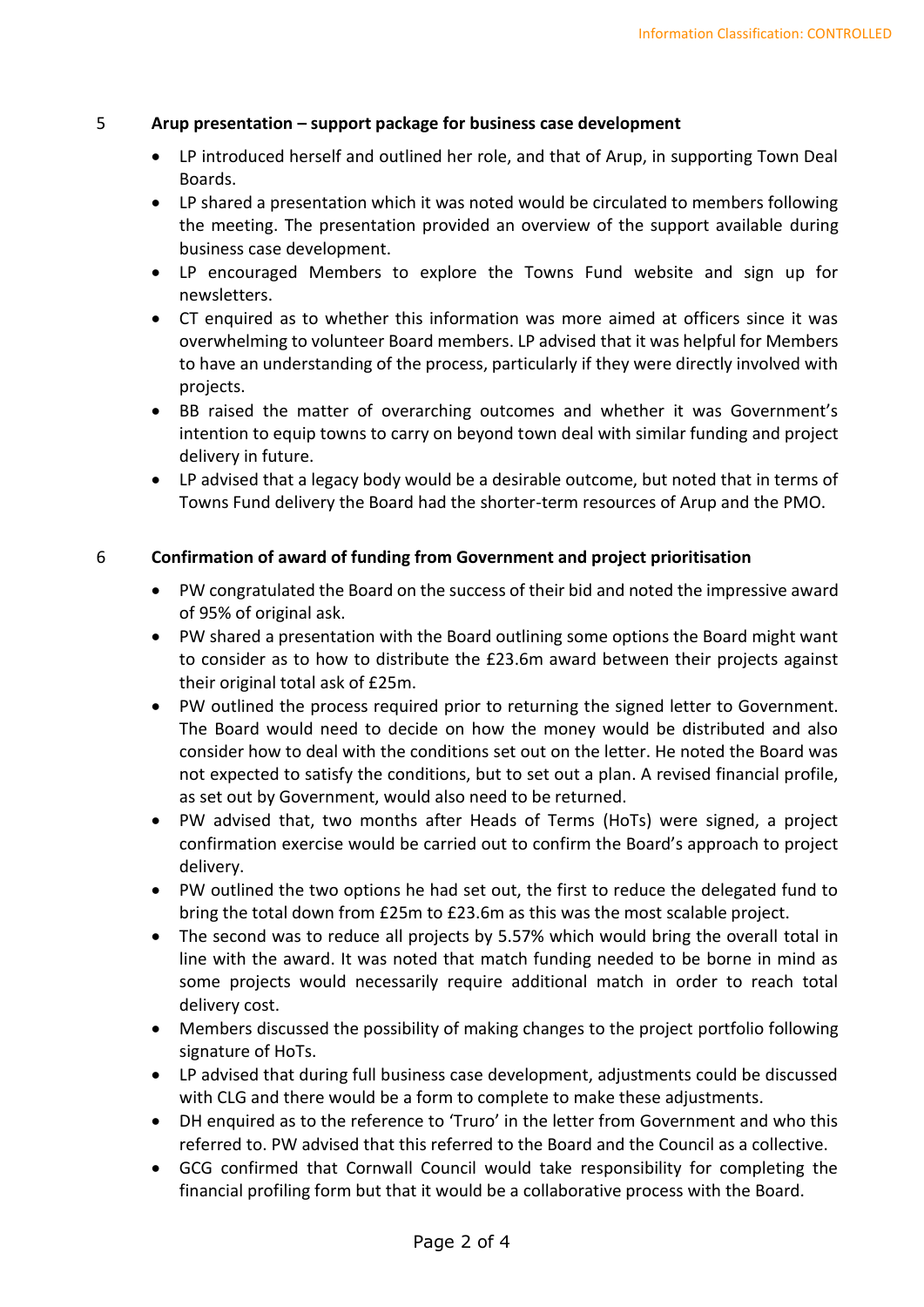- Members discussed the best approach for considering the financial re-profiling options set out by PW.
- Members agreed that the 'Star Chamber' subgroup should reform in order to progress discussion, with their recommendations brought back to the next Board meeting.
- BB, RG, DH, NK and AS all indicated their willingness to be part of this group.
- PW noted that it would be helpful to link a member of IM's team into this meeting.
- BB requested that, in addition to considering the financial profiling options, this group should also discuss the PMO proposal in more detail.
- The level of investment in the PMO was discussed, with EK advising that responsibility and accountability rests with Cornwall Council as accountable body and that the risks associated with delivery and monitoring were not being underestimated.
- Members wanted to be clear on the resourcing of the PMO and how spend is tracked and audited by the Board.
- NK felt that the approach by Cornwall Council was a sensible one and that the Board should welcome the idea of Cornwall Council taking on the risk and the paperwork/detail involved in the delivery.
- It was noted that this matter would be discussed in more detail during the next agenda item.

# 7 **Programme Management Office Presentation**

- IM shared a presentation with the Board and outlined the considerations in setting up the PMO and the services it would deliver that were fundamental to the programme.
- DH requested receipt of presentations in advance of meetings.
- IM clarified that the 'applicant' referred to in the presentation was the lead body (the person/organisation who submitted an application to the Town Deal Board to seek funds for delivery of their project).
- Procurement rules were queried, with IM advising that UK Public Contract Regulations would apply to the lead bodies, who would be obligated to keep audit trails and demonstrate value for money. Rules vary under these regulations, dependant on value of contract.
- IM clarified that the lead body would be responsible for signing contracts with contractors and would apply to Cornwall Council, as accountable body, for release of funds.
- IM outlined the post submission assessment that was currently that Cornwall Council had commissioned, being conducted by Arcadis. He noted that this would inform the PMO and identify projects where additional support was required in terms of developing full business case.
- The primary role of this assessment was to offer assurance to Cornwall Council as accountable body. Arcadis have done similar work on Towns Fund nationally.
- IM advised that Arcadis was working with applicants (lead bodies) and that a report would be provided at the end of May.
- There was concern over the 1.5% allocation being adequate to cover the delivery of the programme.
- IM advised that delivery costs would vary year by year as the programme evolved and resource would likely need to be front loaded to support year 1, with a spike at the end when projects required completion/sign off.